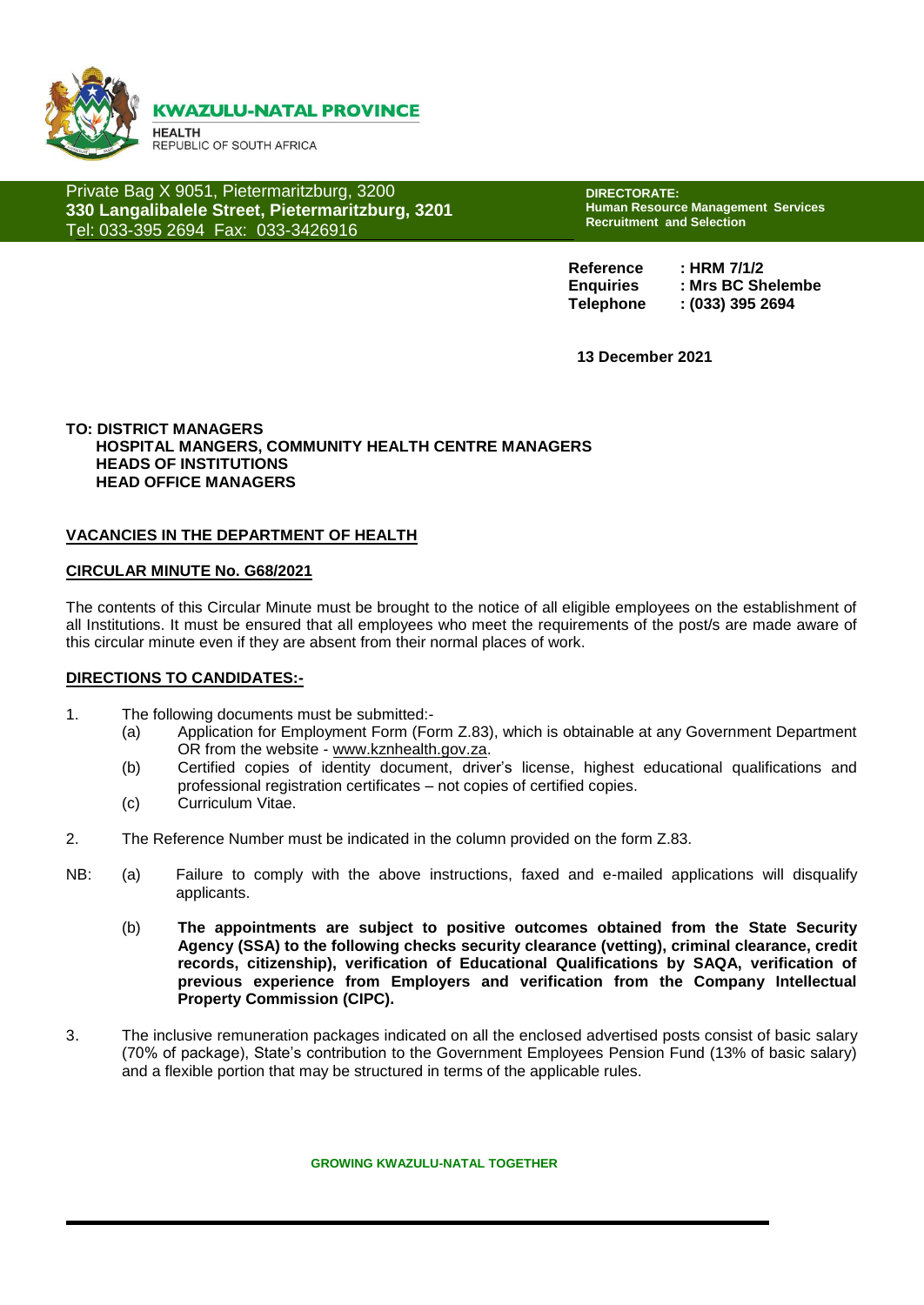- 4. Further, it will be required from the respective successful candidates to enter into an employment contract and a Performance Agreement.
- 5. Persons with disabilities should feel free to apply for any of the posts.
- 6. Applicants are respectfully informed that, if no notification of appointment is received within 3 months after the closing date, they must accept that their applications were unsuccessful.

**(This Department is an equal opportunity, affirmative action employer, whose aim is to promote representivity in all levels of all occupational categories in the Department.)**

**CLOSING DATE FOR APPLICATIONS IS 07 JANUARY 2022**

**HEAD OF DEPARTMENT: HEALTH KWAZULU-NATAL**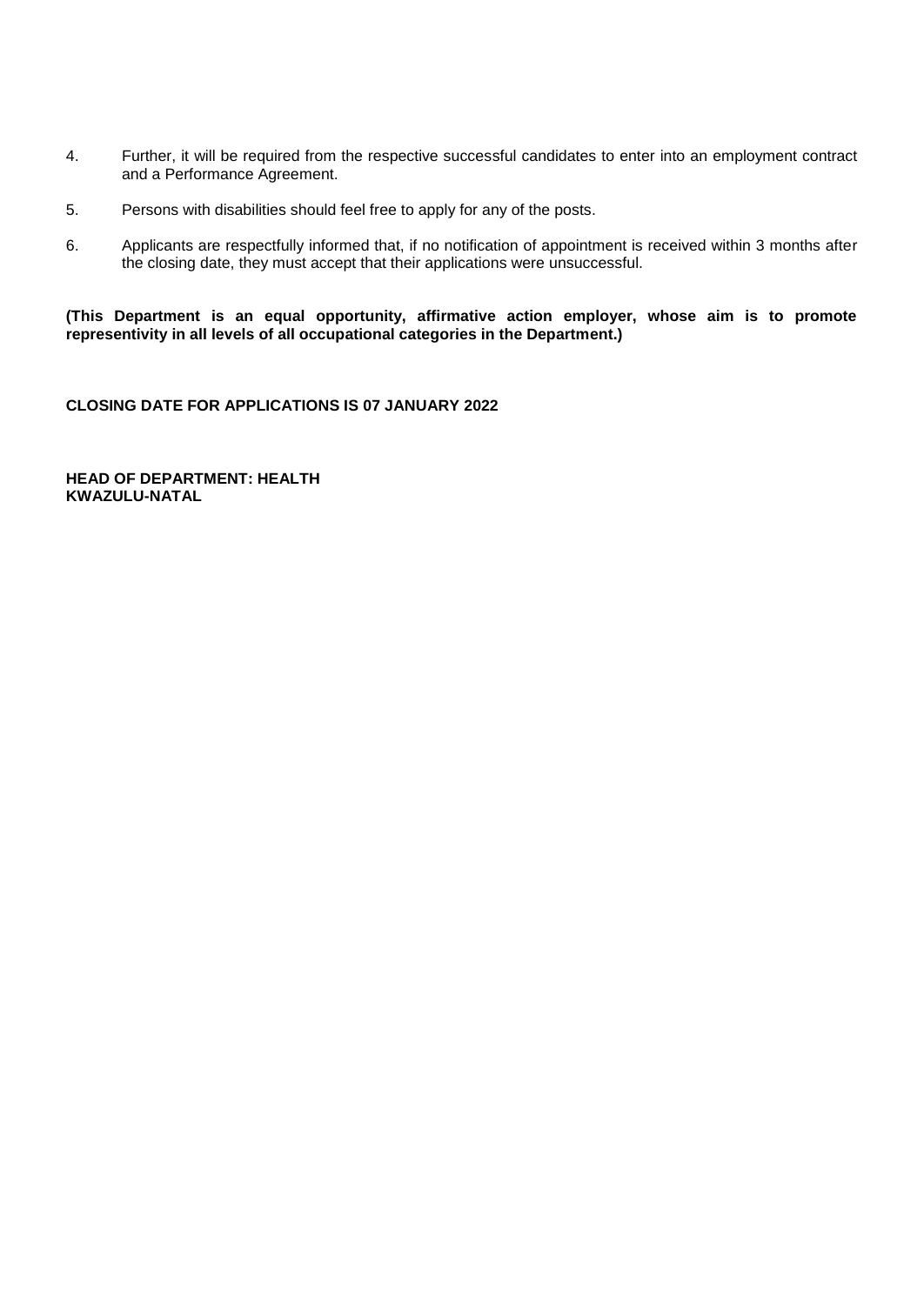# **QUANTITY SURVEYOR**

## **CLUSTER: (PROGRAMME DELIVERY): REFERENCE NO.G142/2021 INFRASTRUCTURE DEVELOPMENT: DURBAN MAINTENANCE HUB**

### **Salary Package: R628,014.00 per annum**

**REQUIREMENTS FOR THE ABOVE POST: -** • University Degree in Quantity Surveying OR Equivalent. • Compulsory registration with SACQSP as a professional Quantity Surveyor. • Three year's Quantity Surveying post qualification experience required. • Unendorsed valid Code B driver's license (Code 08). • Computer literacy with proficiency in MS Office Software applications.

**KNOWLEDGE, SKILLS, TRAINING AND COMPETENCIES REQUIRED:**- •The incumbent will be responsible to provide the quantity surveying inputs and guidance for the development of Infrastructure Strategies, policies, systems, functional /technical norms and standards, plans for Health in line with the Provincial Infrastructure Delivery Framework for the planning and construction of Health Department Projects. The ideal candidate must have:-. • Ability to understand the Health service delivery platform, indicators & service plan and how that links with Infrastructure. • Ability to undertake a risk analysis and undertake a risk mitigation strategy. • Ability to interpret existing and develop new Functional and Technical Norms and Standards. • Ability to identify the required information fields and documents for use by Health. • Ability to prepare reports, submissions and presentations. • Have the ability to meet strict project deadlines- preparation of documentation, report writing, chairing and minute taking of site meeting. • Ability to understand how to apply the IDMS and IDM Toolkit. • Ability to understand how to identify the required information fields and documents for use by Health.

**KEY PERFORMANCE AREAS:**- • Customise quantity surveying and cost norms/standards for all health facilities. • Determine quantity surveying policies, plans, procedures and criteria for all infrastructure projects and programmes. • Contribute to project brief documents, costing models and operational narratives. • Make inputs to the User Asset Management, Project lists and Budgets, Undertake research

## **CANDIDATE QUANTITY SURVEYOR**

#### **CLUSTER: (PROGRAMME DELIVERY): REFERENCE NO.G143/2021 INFRASTRUCTURE DEVELOPMENT: DURBAN MAINTENANCE HUB Salary Package: R543,597.00 per annum**

**REQUIREMENTS FOR THE ABOVE POST: -** • **University Degree in Quantity Surveying** OR Equivalent • Registration with the South African Council for Quantity Surveyors (SACQSP) as a Candidate Quantity Surveyor. • Unendorsed valid Code B driver's license (Code 08). • Computer literacy with proficiency in MS Office and Win QS Software applications.

**Key Responsibilities:**- • Contribute in the review of the End of Year report, Contribute in the formulation and review the User Asset Management, Project lists, budgets and milestones. • Contribute in the formulation and review of the Infrastructure Programme Management Plan and construction